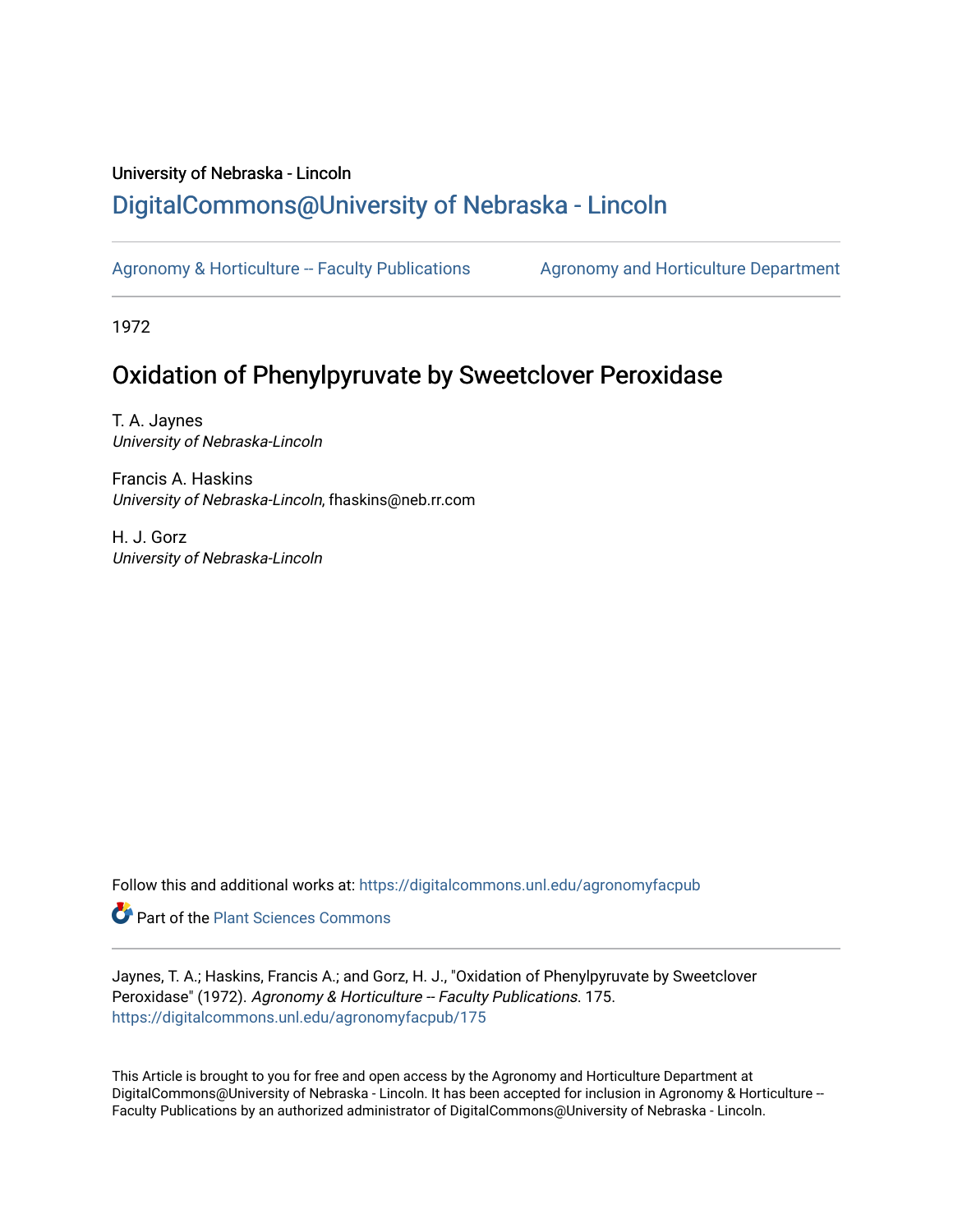Phytochemistry, 1972, Vol. 11, pp. 563 to 569. Pergamon Press. Printed in England.

### OXIDATION OF PHENYLPYRUVATE BY SWEETCLOVER PEROXIDASE\*

#### T. A. JAYNES, F. A. HASKINS and H. J. **GORZ**

Department of Agronomy, University of Nebraska, Lincoln, Nebraska, U.S.A.

*(Received* 6 *May* 1971, *in revised form* 15 *June* 1971)

Abstract-Sweetclover *(Melilotus alba* Desr.) contains a soluble enzyme which oxidizes phenylpyruvate with the addition of either a natural cofactor or  $Mn^2$  and dichlorophenol. The final product of oxidation has not been identilied. Phenylpyruvate oxidation is catalyzed also by horseradish peroxidase, and the oxidation is enhanced by the natural cofactor from sweetclover or  $Mn^{2+}$  and dichlorophenol. After fractionation of sweetclover homogenates by DEAE-cellulose chromatography, two peaks of peroxidase activity (pyrogallol as substrate) are apparent; both peaks also oxidize phenylpyruvate. A third peak, specific for phenylpyruvate oxidation, also is apparent. The *Culcu* and *Blb* allelic pairs, which influence phenolic metabolism in sweetclover have little, if any, influence on peroxidase activity. An autoxidation of phenylpyruvate occurs at high  $Mn^{2+}$  concentrations.

#### INTRODUCTION

THE FUNCTION of peroxidase in plant cells is uncertain. It has been implicated in indoleacetic acid (IAA) destruction<sup>1</sup> as well as in the synthesis of lignin.<sup>2</sup> The enzyme reacts anaerobically with some substrates, e.g. guaiacol and pyrogallol, with  $H_2O_2$  as an electron acceptor. Also, it will oxidize IAA upon addition of cofactors, e.g.  $Mn^{2+}$  and 2,4-dichlorophenol (DCP), in place of  $H_2O_2$ . Several natural cofactors for the oxidative reaction have been identified.<sup>3,4</sup> Buhler and Mason<sup>5</sup> described the non-specific hydroxylation of cinnamic acid in the presence of horseradish peroxidase and dihydroxyfumarate. Their observation leads to the suggestion that in sweetclover *(Melilotus alba Desr.)*, peroxidase may be responsible for the formation of o-hydroxycinnamic acid (0-HCA) from cinnamic acid. Sweetclover contains relatively large quantities of the glucosides of *cis*- and *trans-o*-HCA,<sup>6</sup> but attempts to detect a specific cinnamic acid o-hydroxylase in plant extracts have been unsuccessful.7

In this paper the enzymatic oxidation of phenylpyruvate, apparently by sweetclover peroxidase, is described. Conn and Seki<sup>8</sup> reported that an enzyme in lupine mitochondria oxidizes phenylpyruvate to benzaldehyde and CO,. However, benzaldehyde was not detected as a product of sweetclover preparations used in this study.

\* Cooperative investigations of the Plant Science Research Division, Agricultural Research Service, U.S. Department of Agriculture, and the Nebraska Agricultural Experiment Station. Supported in part by the National Science Foundation (Grant No. GB-8280). Published with the approval of the Director as Paper No. 3027, Journal Series, Nebraska Agricultural Experiment Station.

- P. M. RAY, *Arch. Biochem. Biophys.* 96,199 (1962).
- *H.* A. STAFFORD, *Plant Physiol.* 39, 350 (1964).
- F. E. MUMFORD, H. M. STARK and D. H. SMITH, *Phytochem.* 2,215 (1963).
- *H.* SHARPENSTEEN and A. W. GALSTON, *Physiol. Plantarum* 12,465 (1959).
- <sup>5</sup> D. R. BUHLER and H. S. MASON, *Arch. Biochem. Biophys.* **92**, 424 (1961). <sup>6</sup> W. R. AKESON, H. J. GORZ and F. A. HASKINS, *Crop Sci.* **3**, 167 (1963).
- 
- *W.* R. AKESON, H. J. GORZ and F. A. HASKINS, *Crop Sci.* 3, 167 (1963). ' E. E. CONN, in *Biochemistry of Phenolic Compounds* (edited by J. B. HARBORNE), p. 399. Academic Press, New York (1964).
- E. E. CONN and S. L. SEKI, *Fed. Proceed.* 16, 197 (1957).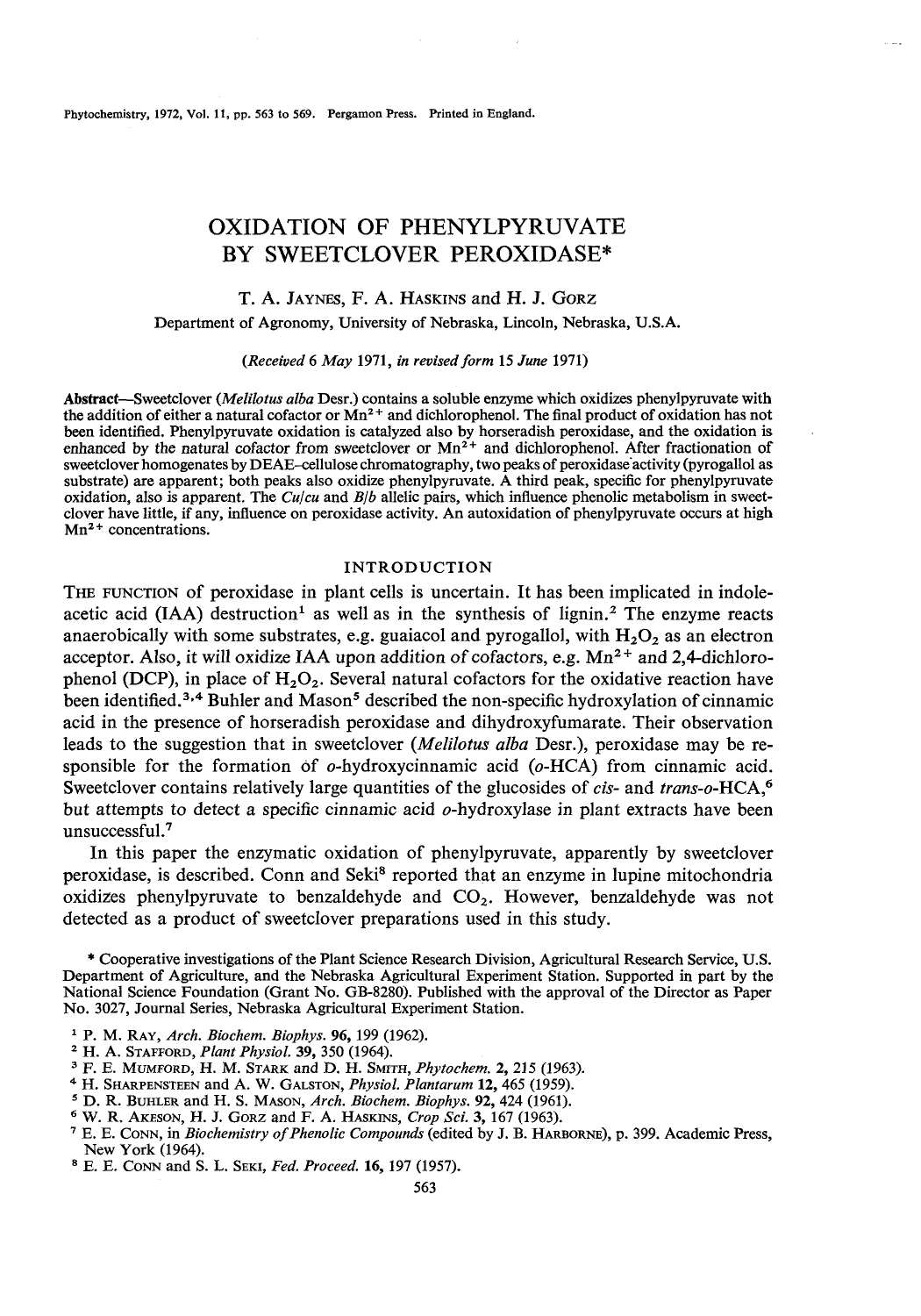#### **RESULTS**

Initially a disappearance of phenylpyruvate was noted upon incubation with whole sweetclover seedlings. The incubation mixture was chromatographed on paper followed by detection of phenylpyruvate with diazotized  $p$ -nitroaniline.<sup>9</sup> No product of the reaction was detected.

Phenylpyruvate was lost as well upon incubation with homogenates of sweetclover seedlings or young vegetative tissue. When such homogenates were passed through a column of Sephadex G-25, no enzyme activity was detected in the column effluent. However, activity could be recovered upon addition of a boiled, nondeionized homogenate which apparently contained a natural cofactor (Table **1).** The boiled extract alone caused little loss

|                        |                 | NaOH assay*              |       |      | DNPH assay†              |       |          |  |
|------------------------|-----------------|--------------------------|-------|------|--------------------------|-------|----------|--|
| Cofactor               |                 | Incubation time<br>(min) |       |      | Incubation time<br>(min) |       |          |  |
| Natural                | $Mn^{2+} + DCP$ | $\bf{o}$                 | 30    | 30/0 | $\bf{0}$                 | 30    | 30/0     |  |
| Sweetclover homogenate |                 |                          |       |      |                          |       |          |  |
|                        |                 | 1.160                    | 1.150 | 0.99 | 0.441                    | 0.441 | $1 - 00$ |  |
| $+$                    |                 | 1.200                    | 1.097 | 0.91 | 0.466                    | 0.432 | 0.93     |  |
|                        | $+$             | 1.178                    | 0.950 | 0.81 | 0.478                    | 0.371 | 0.78     |  |
| Horseradish peroxidase |                 |                          |       |      |                          |       |          |  |
|                        |                 | 1.198                    | 1.105 | 0.92 | 0.445                    | 0.405 | 0.91     |  |
| $+$                    |                 | 1.223                    | 1.030 | 0.84 | 0.425                    | 0.371 | 0.87     |  |
| ---                    | ┿               | 1.200                    | 0.881 | 0.73 | 0.435                    | 0.320 | 0.74     |  |

| TABLE 1. PHENYLPYRUVATE OXIDATION BY A DEIONIZED SWEETCLOVER HOMOGENATE AND HORSERADISH PER- |  |                                                                |  |  |
|----------------------------------------------------------------------------------------------|--|----------------------------------------------------------------|--|--|
|                                                                                              |  | OXIDASE USING ETTHER THE NATURAL COFACTOR OR $Mn^{2+}$ and DCP |  |  |

\* **Absorbance of reaction mixture at 320 nm after addition of NaOH.** 

**t Absorbance at 380 nm of 2,4-dinitrophenylhydrazones in NazC03 solution.** 

of phenylpyruvate. Cofactor activity was detected only in fresh shoot homogenates which had been allowed to stand at 5° overnight before boiling, or in boiled homogenates prepared from frozen shoots. The cofactor present in the boiled homogenate was not extracted with ether at any pH, nor was it recovered after fractionation of the homogenate on a Sephadex G-25 column. Low concentrations of  $Mn^{2+}$  and DCP effectively replaced the natural cofactor (Table **1).** Additionally oxygen was required for activity. If the reaction volume was increased to 5 ml (from 0.2 ml), little phenylpyruvate was lost unless the mixture was aerated. The borate buffer used in the reaction mixture is known to complex with phenylpyruvate,<sup>10</sup> but this buffer was not essential for the reaction. The enzyme was most active at pH 8.5.

Phenylpyruvate disappearance was followed by adding NaOH to the reaction mixture and measuring absorbance at 320 nm, the approximate absorption maximum of this compound in base. With the decrease in absorbance at 320 nm, a new maximum appeared at 250 nm (Fig. 1). This new peak was detected in acid or neutral solutions of the reaction

**<sup>0.</sup> L. GAMBORG, L. R. WELTER and A. C. NEISH, Phytochem. 1,159 (1962). lo W. E. KNOX and B. M. Prrr, J.** *Biol.* **Chem. 225,675 (1957).**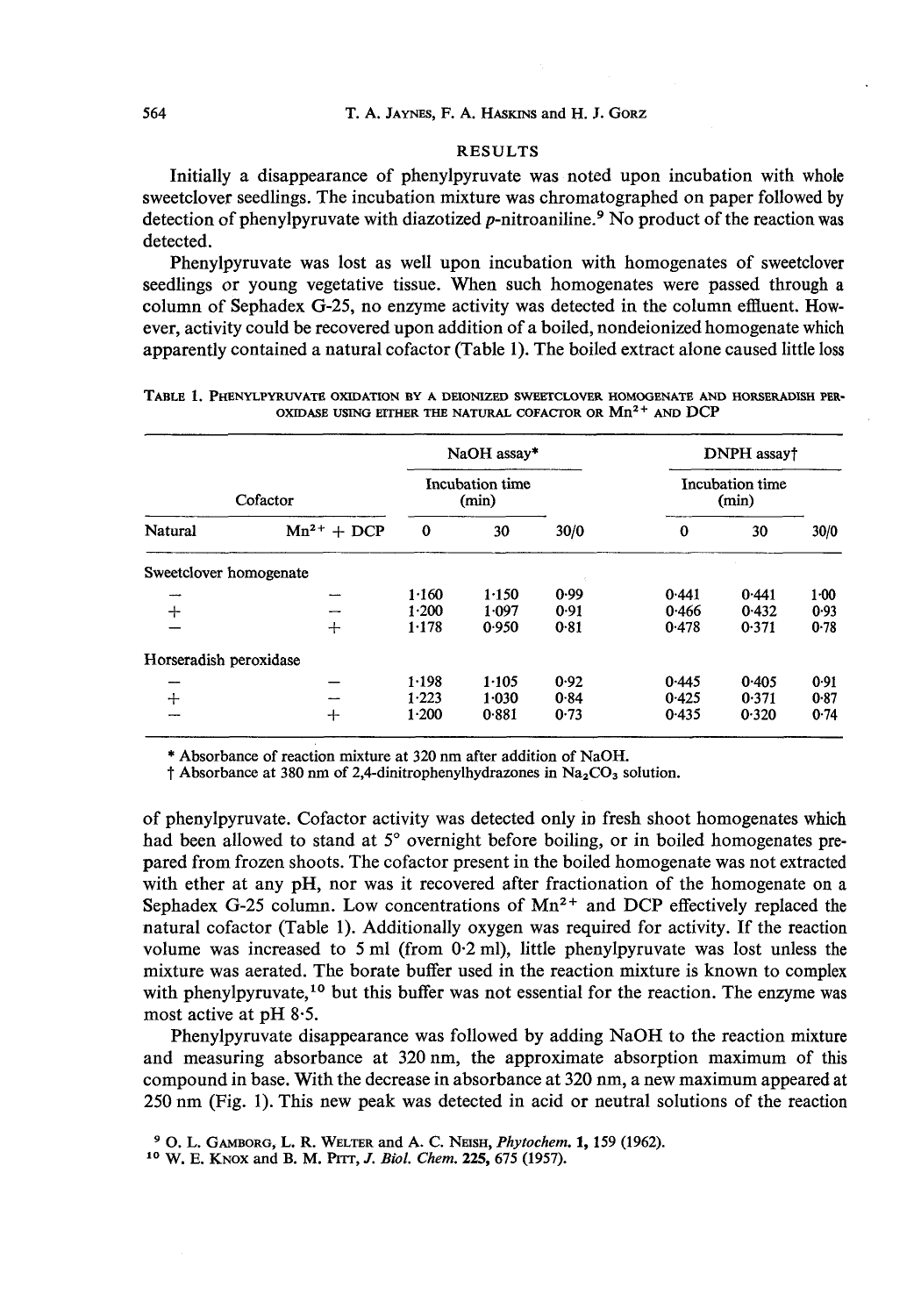

**FIG. 1. CHANGE IN ABSORPTION SPECTRUM OF REACTION MIXTURE EFFECTED BY 30 min INCUBATION WITH SWEETCLOVER HOMOGENATE AND HORSERADISH PEROXIDASE.** 

mixture as well as in base. However, the relationship between the loss at 320 nm and the increase at 250 nm did not remain constant with increasing time of reaction. Possibly the 250 nm-absorbing substance was an unstable intermediate of phenylpyruvate oxidation. Attempts to extract the substance into ether from acidic, basic, or neutral solutions were unsuccessful, as were attempts to recover it from a Sephadex G-25 column. Benzaldehyde has an absorption maximum near 250 nm, but unlike the 250 nm-absorbing substance encountered here, benzaldehyde was readily extracted into ether from an acidic solution. The possibility that benzaldehyde may have been converted rapidly to other products, thereby escaping detection, was discounted by the observation that no apparent loss of benzaldehyde added to the reaction mixture occurred.

Phenylpyruvate also was measured with the carbonyl reagent, 2,4-dinitrophenylhydrazine (DNPH). As shown in Table 1, both methods of assay indicated similar losses of phenylpyruvate. This was true with either the natural cofactor or  $Mn^{2+}$  and DCP. Upon reaction with DNPH, successive samples of a phenylpyruvate oxidation mixture displayed a visible decrease in quantity of insoluble 2,4-dinitrophenylhydrazones. This decrease paralleled the loss indicated by the colorimetric assay of **2,4-dinitrophenylhydrazones** following ether and  $Na<sub>2</sub>CO<sub>3</sub>$  extraction. It is noteworthy that reaction of benzaldehyde with DNPH produced an insoluble 2,4dinitrophenylhydrazone. Thus, if benzaldehyde were a principal product of phenylpyruvate oxidation, the aforementioned decrease in quantity of insoluble **2,4-dinitrophenylhydrazones** probably would not have occurred. The product formed by reacting benzaldehyde with DNPH was soluble in ether, but it remained in the ether phase during extraction with  $Na<sub>2</sub>CO<sub>3</sub>$  solution. Therefore, this product, if present, would not have interfered with the colorimetric assay of phenylpyruvate.

Mn2+ and DCP, which serve as cofactors for phenylpyruvate oxidation, also are used in peroxidase systems.<sup>1,4,11</sup> Accordingly horseradish peroxidase was tested for its ability to oxidize phenylpyruvate. Like the sweetclover enzyme, horseradish peroxidase effected an increase in absorbance at 250 nm and a decrease at 320 nm (Fig. 1). The horseradish peroxidase also oxidized phenylpyruvate with the natural cofactor from sweetclover (Table 1).

**l1 B. Z. SIEGEL and A. W. GALSTON, Science 157,1557 (1967).**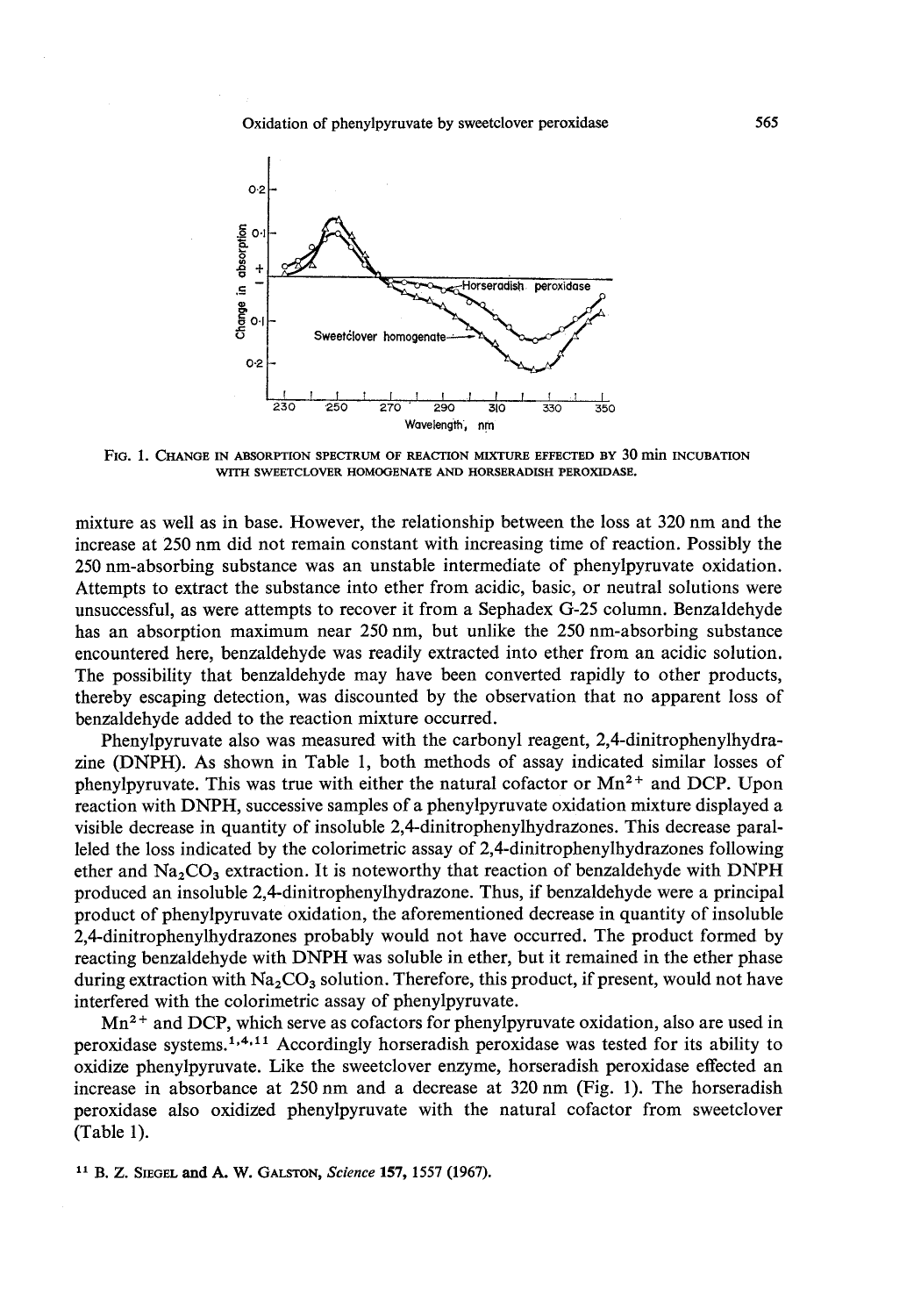#### **566 T. A. JAYNES, F. A. HASKINS and H. J. GORZ**

Nonenzymatic loss of phenylpyruvate was first observed in an experiment concerning optimal levels of the cofactors. At the concentration used in typical incubations with enzyme preparations,  $Mn^{2+}$  produced little loss of phenylpyruvate, but a 10-fold increase in that concentration resulted in appreciable nonenzymatic loss (Table 2). This loss was indicated

|                     |                    | NaOH assay*              |         |          | DNPH assay†              |       |        |
|---------------------|--------------------|--------------------------|---------|----------|--------------------------|-------|--------|
| Cofactor(M)         |                    | Incubation time<br>(min) |         |          | Incubation time<br>(min) |       |        |
| $Mn^2$ <sup>+</sup> | <b>DCP</b>         | 0                        | 30      | 30/0     | 0                        | 30    | 30/0   |
|                     |                    | 1.135                    | 1.135   | 1.00     | 0.430                    | 0.435 | $1-01$ |
| $5 \times 10^{-6}$  |                    | 1.140                    | $1-110$ | 0.97     | 0.420                    | 0.410 | 0.98   |
| $5 \times 10^{-5}$  |                    | 1.148                    | 0.830   | 0.72     | 0.425                    | 0.330 | 0.78   |
|                     | $9 \times 10^{-5}$ | 1.152                    | 1.150   | $1 - 00$ | 0.430                    | 0.420 | 0.98   |
| $5\times10^{-6}$    | $9 \times 10^{-5}$ | 1.145                    | $1-110$ | 0.97     | 0.412                    | 0.415 | $1-00$ |

TABLE 2. EFFECT OF Mn<sup>2+</sup> and DCP on the oxidation of phenylpyruvate without addition of enzyme

\* **Absorbance of reaction mixture at** 320 **nm after addition of NaOH.** 

 $\dagger$  Absorbance at 380 nm of 2,4-dinitrophenylhydrazones in Na<sub>2</sub>CO<sub>3</sub> solution.

by a decrease in absorbance at 320 nm and was accompanied by an increase at 250 nm, as in the case of oxidation with enzyme. Also, as in enzymatic oxidation, the product of the nonenzymatic destruction failed to react with DNPH.

A kinetic study of phenylpyruvate oxidation was not made because activity was not linear with the amount of enzyme added to the reaction mixture. The nonlinearity varied with different enzyme preparations and incubation conditions. With pyrogallol as the substrate, however, activity was linear with enzyme concentration and incubation time; thus, the enzyme could be quantitatively assayed.

To investigate the possible occurrence of multiple forms of peroxidase, sweetclover homogenates were fractionated on columns of DEAE-cellulose, and the resulting fractions were assayed for activity with both phenylpyruvate and pyrogallol as substrates. A NaCl gradient was used for elution. Based on assay with pyrogallol, two peaks of peroxidase activity were apparent in the column effluent (Fig. 2a). Both peaks were active in oxidizing phenylpyruvate. In experimentsemploying ammonium sulfateprecipitationpriortofractionation with DEAE-cellulose, both peaks precipitated at 65-80 % ammonium sulfate saturation.

The fractions beyond peroxidase peak I1 appeared to react with phenylpyruvate but not with pyrogallol (Fig. 2a). A possible explanation is the presence of a separate protein capable of oxidizing only phenylpyruvate. When the  $50-65\%$  ammonium sulfate precipitate, which displayed little activity against pyrogallol, was fractionated on a DEAE-cellulose column, a separate phenylpyruvate oxidase peak (peak 111) was plainly evident (Fig. 2b). The peak I11 activity differed from the activities in peaks I and I1 by its inability to react with pyrogallol (or, as shown in other tests, with guaiacol) and by its failure to oxidize phenylpyruvate in the presence of the natural cofactor. Additional experiments indicated that the product of the peak 111-catalyzed oxidation of phenylpyruvate, like that from phenylpyruvate oxidations catalyzed by peaks I and 11, failed to react with DNPH.

The effects of two independent allelic pairs, Culcu and *B/b,* on o-HCA metabolism in sweetclover have been described.<sup>6</sup> CuCu plants are high in content of the glucosides of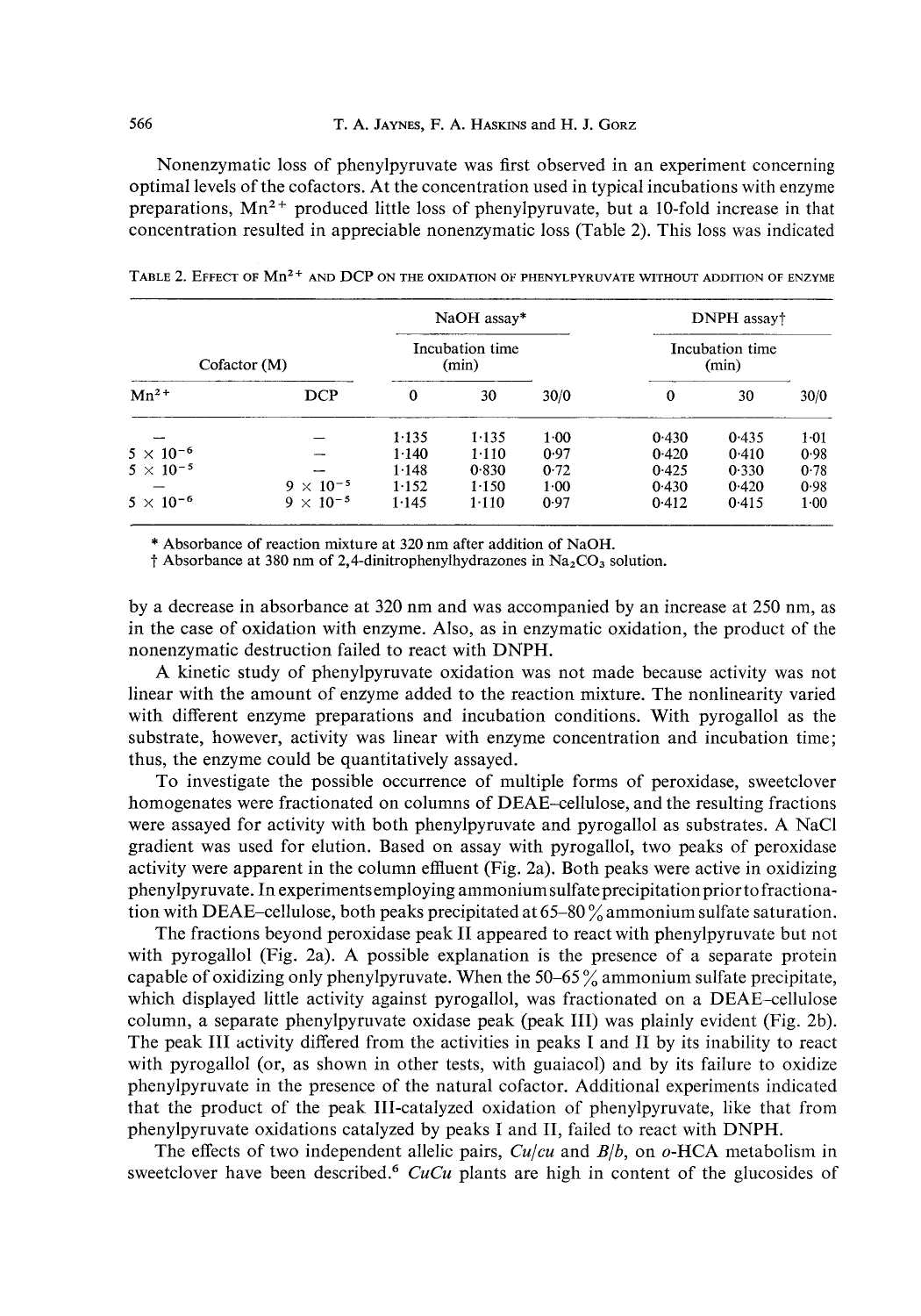Oxidation of phenylpyruvate by sweetclover peroxidase



FIG. 2 (a). PEROXIDASE AND PHENYLPYRUVATE OXIDASE ACTIVITY IN FRACTIONS FROM DEAE-CELLULOSE CHROMATOGRAPHY OF A HOMOGENATE FROM SWEETCLOVER. (b) PEROXIDASE AND PHENYLPYRUVATE OXIDASE ACTIVITY IN FRACTIONS FROM DEAE-CELLULOSE COLUMN CHROMATO-GRAPHY OF THE  $50-65\%$  ammonium sulfate precipitate of a sweetclover homogenate. Enzyme activity using phenylpyruvate as substrate (measured by NaOH assay) was determined as given in Experimental except a 0.025-ml sample of each fraction was used. Activity is the loss in absorbance at 320 nm. Enzyme activity using pyrogallol as substrate was measured with the assay given in Experimental except 0.05 ml of each fraction was used. Protein was measured in 0.4 ml of each fraction using 2 ml of Lowry reagent and recording absorbance at 500 nm.

cis- and trans-o-HCA in comparison with cucu plants. Results of isotope feeding experiments indicate that the  $Cu/cu$  alleles are concerned with the  $o$ -hydroxylation of cinnamic acid.<sup>12</sup> BB plants contain a  $\beta$ -glucosidase which, under suitable conditions, is highly active in hydrolyzing the glucoside of  $cis$ -o-HCA; bb plants contain little, if any, of this enzyme.<sup>13</sup> Peroxidase activity was measured in DEAE-cellulose-fractionated tissue homogenates from the four homozygous sweetclover lines, CuCuBB, CuCubb, cucuBB, and cucubb. Activity in peaks I and **I1** was assayed with pyrogallol as the substrate (Table 3). Differences were not

|          | Peroxidase activity* |         |  |  |
|----------|----------------------|---------|--|--|
| Genotype | Peak I               | Peak II |  |  |
| CuCuBB   | 1.31                 | 0.41    |  |  |
| CuCubb   | 1.30                 | 0.51    |  |  |
| cucuBB   | 1.59                 | 0.64    |  |  |
| cucubb   | 1.60                 | 0.70    |  |  |

TABLE 3. PEROXIDASE ACTIVITY IN FIRST AND SECOND PEAKS AFTER FRACTIONATION ON DEAE-CELLULOSE OF THE HOMOGEN-ATES FROM FOUR GENOTYPES OF SWEETCLOVER

\* Change in O.D./min/mg of protein added to DEAEcellulose column.

**l3** F. A. HASKINS and H. J. GORZ, *Genetics* 51,733 (1965).

**l2 F.** A. HASKINS and T. KOSUGE, *Genetics* 52, 1059 (1965).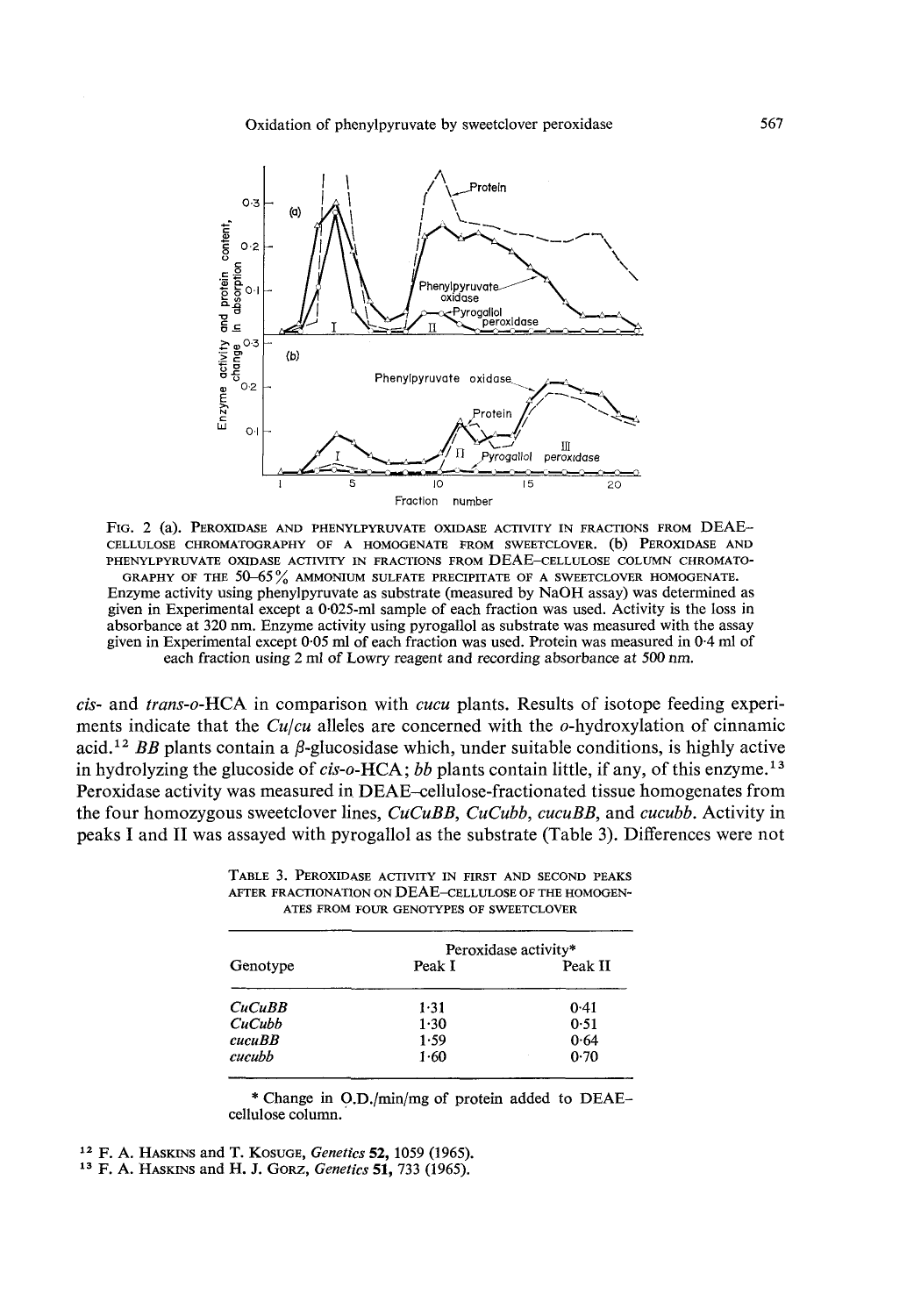sufficient to indicate a large effect of the *Culcu* and *B/b* allelic pairs on level of peroxidase activity. Peak I contained considerably more activity than peak I1 in all lines, although this relationship varied, depending on the growth conditions of the tissue. Peak 111, which specifically oxidized phenylpyruvate, was also present in all genotypes, but previously mentioned problems with reaction kinetics prevented quantitative measurements with this substrate.

#### DISCUSSION

Following chromatography of sweetclover homogenates on DEAE-cellulose, the fractions containing peroxidase activity also display phenylpyruvate oxidase activity. The cofactors needed in the phenylpyruvate oxidase reaction resemble those used in the oxidation of IAA by peroxidase. Commercial horseradish peroxidase can replace the sweetclover homogenate in the phenylpyruvate oxidase reaction. Taken together, these observations support the conclusion that sweetclover peroxidase can oxidize phenylpyruvate.

Phenylpyruvate also undergoes nonenzymatic oxidation if relatively high concentrations of  $Mn^{2+}$  are present. The product produced in the nonenzymatic reaction has not been distinguished from the one produced by peroxidase. In both cases, the product appears not to react with DNPH. Thus, benzaldehyde, which Conn and Seki<sup>8</sup> identified as a product of phenylpyruvate oxidation by a preparation of lupine mitochondria, appears not to be formed in the reaction catalyzed by the soluble sweetclover preparations used in the present work. The autoxidation of phenylpyruvate was noted by Taniguchi and Armstrong<sup>14</sup> who, because of the strong, characteristic odor arising from the reaction, suggested that phenylacetic acid was the product. However, no phenylacetic acid odor was detected in the reaction mixtures used in this study.

In its requirement for  $Mn^{2+}$  and DCP and its failure to react with the usual peroxidase substrates, pyrogallol and guaiacol, the peak I11 phenylpyruvate oxidase of sweetclover resembles the specific IAA oxidase found in tobacco roots.15 Possibly these specific oxidases are artifacts due to elimination of the heme group during extraction; the hemedeficient apoenzymes may be incapable of reacting with the usual peroxidase substrates."

The absence of large differences in peroxidase activity between **CuCu** and *cucu* plants, which are high and low, respectively, in  $o$ -HCA, suggests that peroxidase is not important in the o-hydroxylation of cinnamic acid. The biological significance of peroxidase in sweetclover remains unclear. It might be speculated that by destroying phenylpyruvate, peroxidase helps to prevent the accumulation of excessive quantities of phenolic compounds, but there is no direct evidence to support this speculation.

#### EXPERIMENTAL

*Preparation of homogenates.* Homogenates were made from the top 1.5 cm of field-grown sweetclover shoots. Fresh tissue (2 **g)** was ground in a cold mortar with 15 ml of 0.05 M borate buffer, pH 8.5, and a small amount of washed sea sand. The homogenates were centrifuged at 17,000  $g$  for 10 min at 0°. The resulting supernatant fractions were added to Sephadex G-25 columns,  $2.2 \times 32$  cm, which were then washed with 0.01 M borate buffer, pH 8.5. Activity was eluted from the column in the exclusion volume.

*Fractionation of homogenates.* Enzyme-containing fractions (10 ml total) from the Sephadex G-25 column were added to a DEAE-cellulose column,  $1 \times 15$  cm, packed under atmospheric pressure. The DEAE-cellulose, prepared according to the method of Peterson and Sober,<sup>16</sup> was eluted by a NaCl gradient

- **l4** K. TANIGUCHI and M. D. ARMSTRONG, J. *Biol. Chem.* 238,4091 (1963).
- L. SEQUEIRA and L. MINEO, *Plant Physiol.* 41,1200 (1966).
- **l6** E. A. PETERSON and H. A. SOBER, in *Methods in Enzymology* (edited by S. P. COLOWICK and N. 0. KAPLAN), Vo1. 5, **p.** 3, Academic Press, New York (1964).